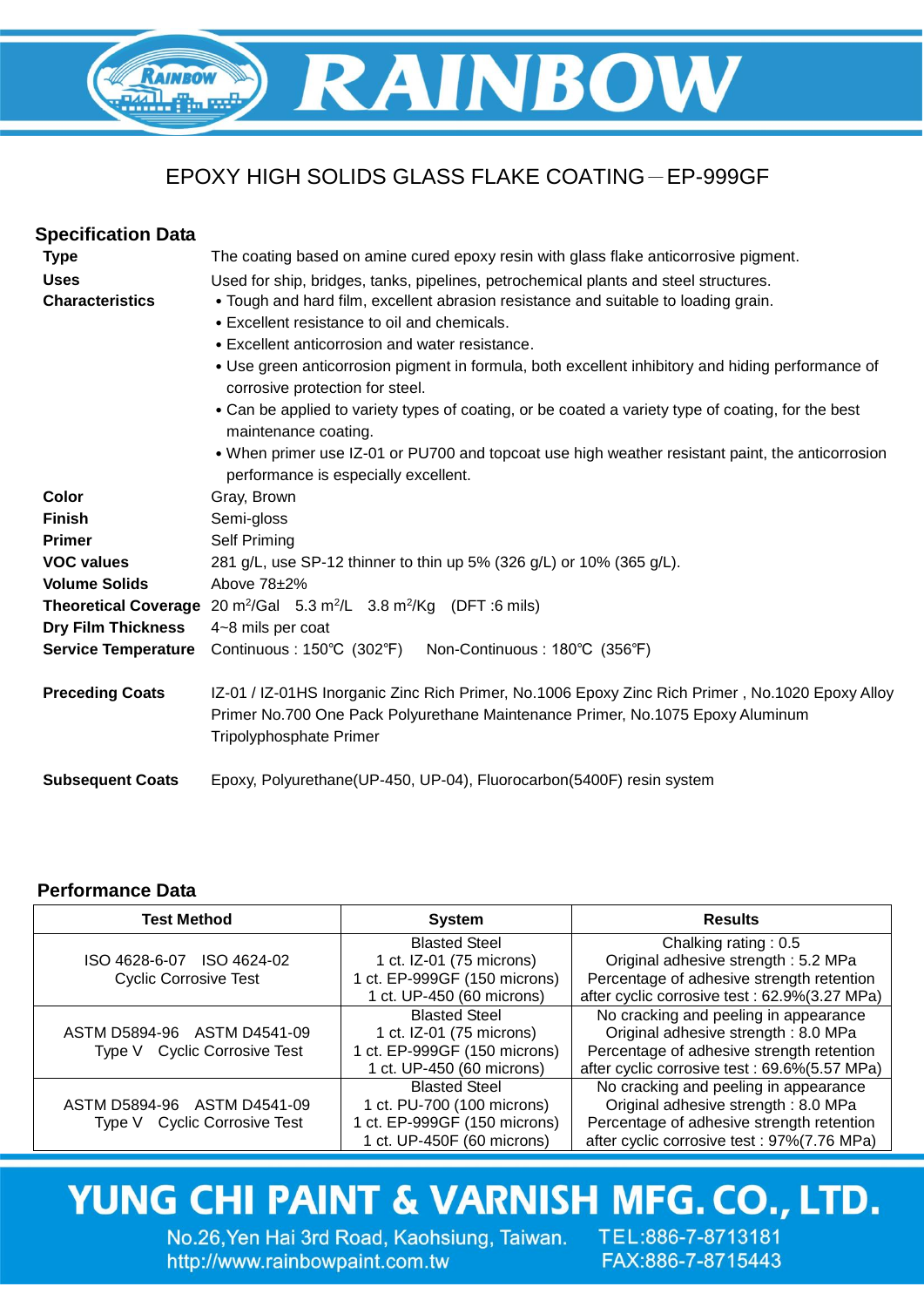

| ASTM G8-96 B<br>Test for Cathodic Disbonding of<br>Pipeline Coatings (60 days) | <b>Blasted Steel</b><br>1 ct. 1027HZ (100 microns)<br>2 cts. EP-999GF (130 microns)<br>1 ct. UP-450F (60 microns)                               | No blistering, cracking and rusting                                        |
|--------------------------------------------------------------------------------|-------------------------------------------------------------------------------------------------------------------------------------------------|----------------------------------------------------------------------------|
| <b>ASTM B117-11</b><br>Salt Spray                                              | <b>Blasted Steel</b><br>1 ct. 1027HZ (100 microns)<br>2 cts. EP-999GF (130 microns)<br>1 ct. UP-450F (60 microns)                               | No blistering, cracking and rusting<br>after 2000hrs                       |
| ASTM G8-96 B<br>Test for Cathodic Disbonding of<br>Pipeline Coatings (60 days) | <b>Blasted Steel</b><br>1 ct. IZ-01R (60 microns)<br>1 ct. PU-700 (60 microns)<br>2 cts. EP-999GF (150 microns)<br>1 ct. No.54HB (60 microns)   | No blistering, cracking and rusting                                        |
| <b>ASTM B117-11</b><br>Salt Spray                                              | <b>Blasted Steel</b><br>1 ct. $IZ-01R$ (60 microns)<br>1 ct. PU-700 (60 microns)<br>2 cts. EP-999GF (150 microns)<br>1 ct. No.54HB (60 microns) | No blistering, cracking and rusting<br>after 2000hrs                       |
| ASTM F963<br>Soluble Heavy Metals Test                                         | 1 ct. EP-999GF                                                                                                                                  | n.d. $(Sb \cdot As \cdot Cd \cdot Cr \cdot Pb \cdot Hg \cdot Ba \cdot Se)$ |

Test reports and additional data available upon written request.

## **Certification**

˙Norsok M-501-04 : Report number KV-12-08801XA-1 ( SGS Taiwan Ltd. )

### **Application Instruction**

- ˙Surface preparation
	- General Remove dirt, dust, oil and all other contaminants that could interfere with adhesion of the coating. Surfaces must be clean and dry. Moisture, grease, sludge, dust, corrosive salt must be thoroughly cleaned from substrate.
	- **Steel** Surface preparation standards can use SSPC-SP10 or Sa2 1/2 (ISO 8501-1:2007).
	- **Primed Surfaces** EP-999GF should always be applied over a recommended anti-corrosive coating scheme. The primer surface should be dry and free from all contamination and EP-999GF must be applied within the overcoating intervals specified (consult the relevant product data sheet).

**Areas of Breakdown and**  Blasting or SSPC-SP11, Power Tool Cleaning) and patch primed prior to the application of EP-999GF. **Damage** It should be prepared to the specified standard (Sa2 1/2 (ISO 8501-1:2007) or SSPC-SP6, Abrasive

• Mixing & Thinning

| Mixina       | Mix base and hardener according to the mixing ratio and stir thoroughly. |
|--------------|--------------------------------------------------------------------------|
| Thinnina     | Use Epoxy Thinner (SP-12) to thin up 5-10%.                              |
| Mixing Ratio | Base: Hardener = $83:17$ (by weight)                                     |
| Pot life     | 4 hours at 25°C (mixture, 77°F)                                          |

# YUNG CHI PAINT & VARNISH MFG. CO., LTD.

No.26, Yen Hai 3rd Road, Kaohsiung, Taiwan. http://www.rainbowpaint.com.tw

TEL:886-7-8713181 FAX:886-7-8715443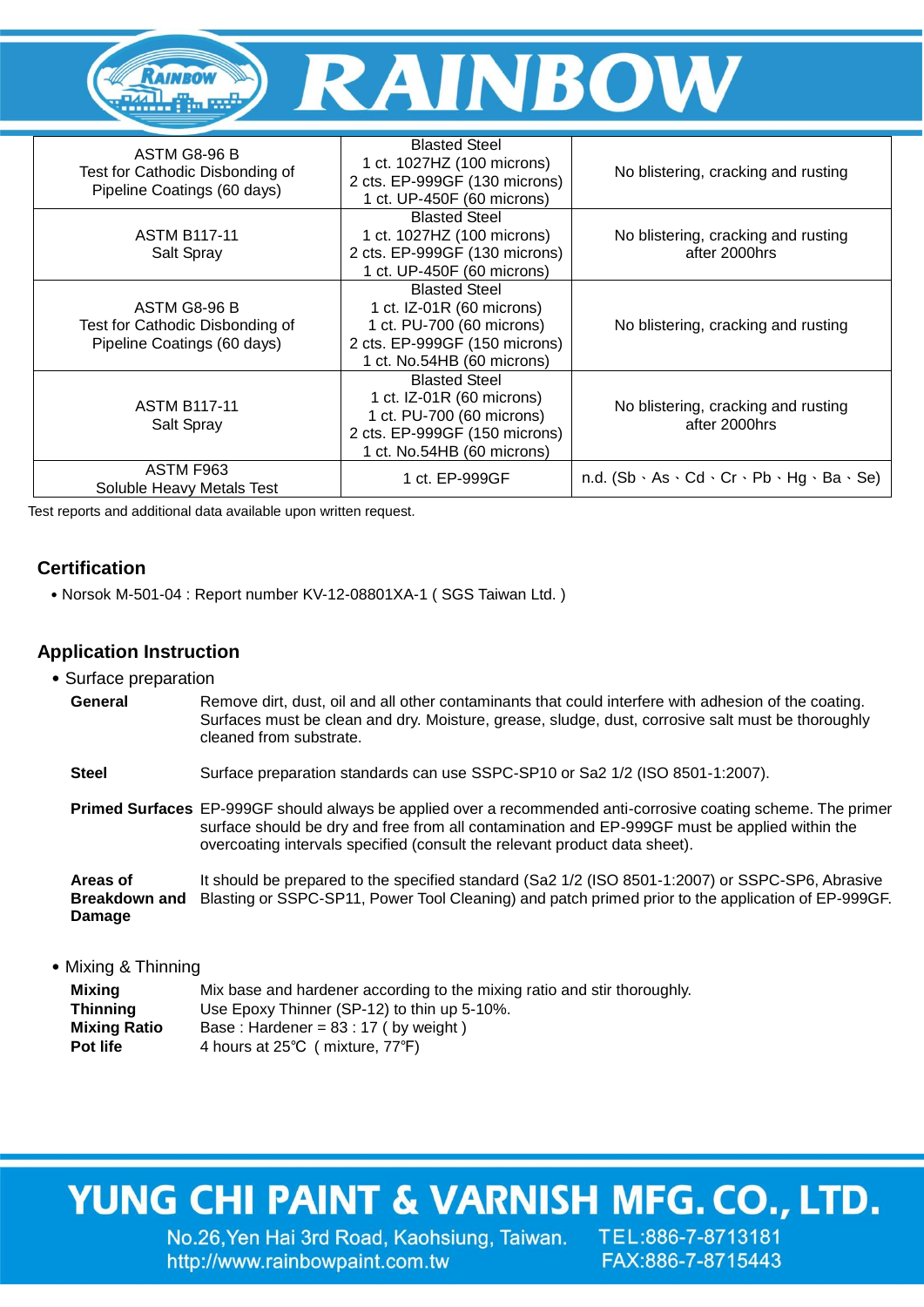

| • Equipment                        |                                                                                                                                                                                                                                                                                                                                                                      |
|------------------------------------|----------------------------------------------------------------------------------------------------------------------------------------------------------------------------------------------------------------------------------------------------------------------------------------------------------------------------------------------------------------------|
| <b>Spray</b><br><b>Application</b> | Avoid applying the paint in rainy weather or the relative humidity exceed 85%, particularly, a wet<br>surface must be thoroughly dried. All equipment must be cleaned immediately after use. To increase<br>or decrease the usage of thinner depending on the temperature of the coated surface, the<br>temperature decreased may have to add more amount of thinner |
| <b>Airless</b><br><b>Spray</b>     | Pump ratio 45:1 or greater<br>Tip size : 0.025"~ 0.029"<br>Output PSI: 2800~4000.                                                                                                                                                                                                                                                                                    |
| <b>Brush</b>                       | Application by brush is applicable. For special condition please consult with product manufacturer.                                                                                                                                                                                                                                                                  |
| <b>Roller</b>                      | Application by brush is applicable. For special condition please consult with product manufacturer.                                                                                                                                                                                                                                                                  |

#### ˙Environment conditions

| Condition      | Coating                          | <b>Surface</b> | Environment  | <b>Humidity</b> |
|----------------|----------------------------------|----------------|--------------|-----------------|
| <b>Minimum</b> | 10°C (50°F)                      | 10°C (50°F)    | 10°C (50°F)  | 30%             |
| Maximum        | $35^{\circ}$ C (95 $^{\circ}$ F) | 55°C (131°F)   | 45°C (113°F) | 85%             |

Industry standards are for substrate temperatures to be 3℃(5℉) above the dew point . the product simply requires the substrate temperature to be above the dew point.

### ˙Curing Schedule

| Surface Temp. &<br>50% Relative<br><b>Humidity</b> | Dry to Handle | Dry to Recoat &<br><b>Topcoat</b> |
|----------------------------------------------------|---------------|-----------------------------------|
| 10°C (50°F)                                        | 12 hours      | 24 hours                          |
| 15°C (59°F)                                        | 8 hours       | 16 hours                          |
| 25°C (77°F)                                        | 5 hours       | 8 hours                           |
| 35°C (95°F)                                        | 2 hours       | 4 hours                           |

### ˙Cleanup & Safety

**Cleanup** Use Epoxy Thinner (SP-12) to clean. In case of spillage, absorb and dispose of in accordance with local applicable regulations.

**Safety Ventilation** Please read and follow all caution statements on this product data sheet and MSDS for this product. Proper ventilation and protective measures must be provided during application and drying to keep solvent vapor concentrations within safe limits and to protect against toxic or oxygen deficient hazards.

# YUNG CHI PAINT & VARNISH MFG. CO., LTD.

No.26, Yen Hai 3rd Road, Kaohsiung, Taiwan. TEL:886-7-8713181 http://www.rainbowpaint.com.tw

FAX:886-7-8715443